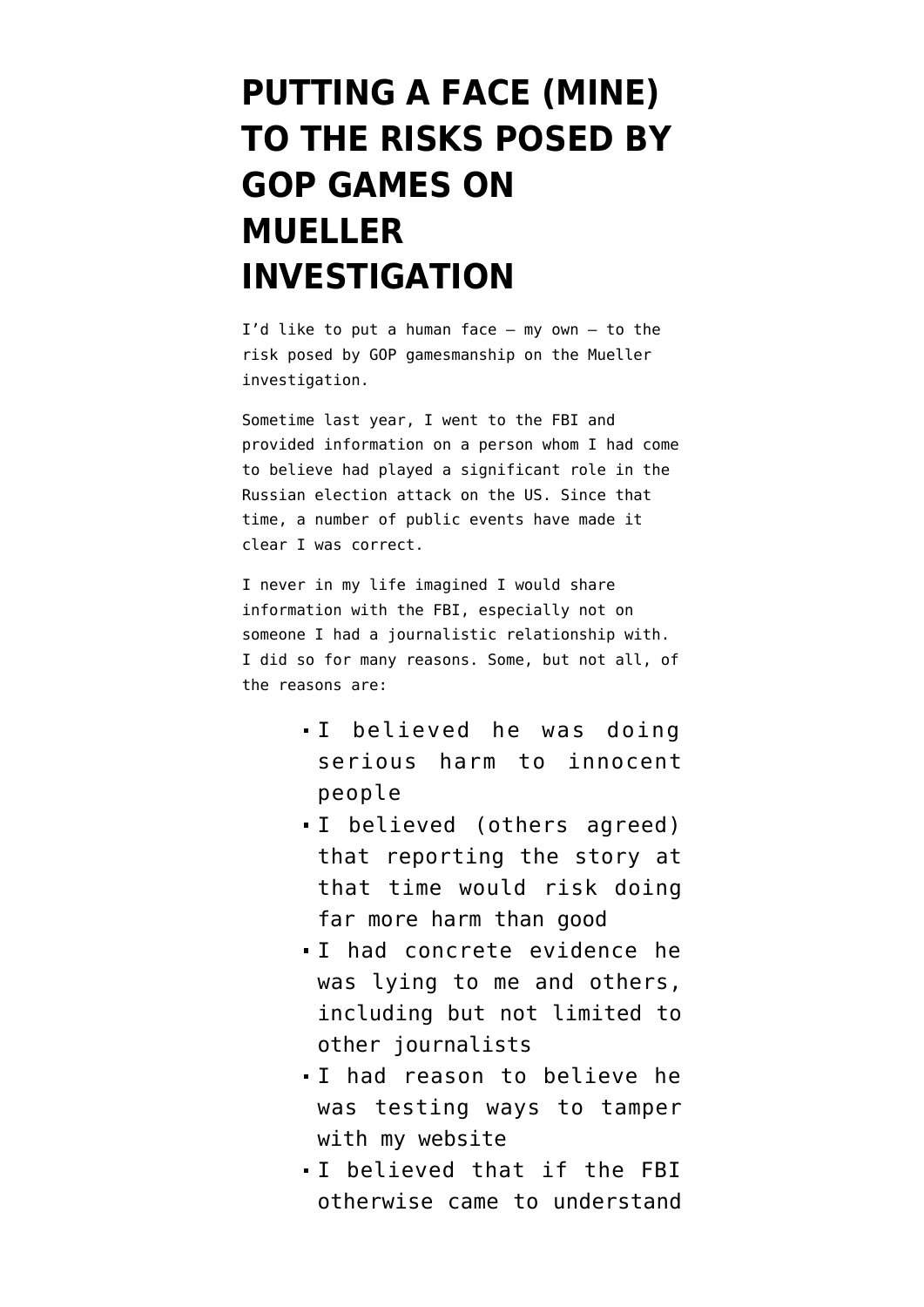what kind of information I had, their likely investigative steps would pose a risk to the privacy of my readers

To protect the investigation, I will not disclose this person's true identity or the identity and/or role I believe he played in the attack. Nor will I disclose when I went to the FBI. I did so on my own, without subpoena; I did that in an effort to protect people who have spoken to me in confidence and other journalists. Largely because this effort involved a number of last minute trips to other cities, I spent around \$6K of my own money traveling to meet with lawyers and for the meeting with the FBI.

I always planned to disclose this when this person's role was publicly revealed. But I'm doing so now for two reasons. First, I think the public deserves to see the text he sent me at 3:15 PM on November 9, 2016.

Nov 9, 2016 3:15 PM

## Off the record

You likely don't want to hear this anymore than I did, I have it on very good intel (A 1 if you know humint ratings) that Flynn is speaking to Team Al-Assad in the next 48 hours.

Obviously that in of itself is disconcerting on a number of tevels. You can probably figure out lot more than I can.

The substance of the text  $-$  that the Trump team started focusing on Syria right after the election — has been corroborated and tied to their discussions with Russia at least twice since then. Most importantly, in his statement to Congress, Jared Kushner [explained](https://edition.cnn.com/2017/07/24/politics/jared-kushner-statement-russia-2016-election/index.html) his request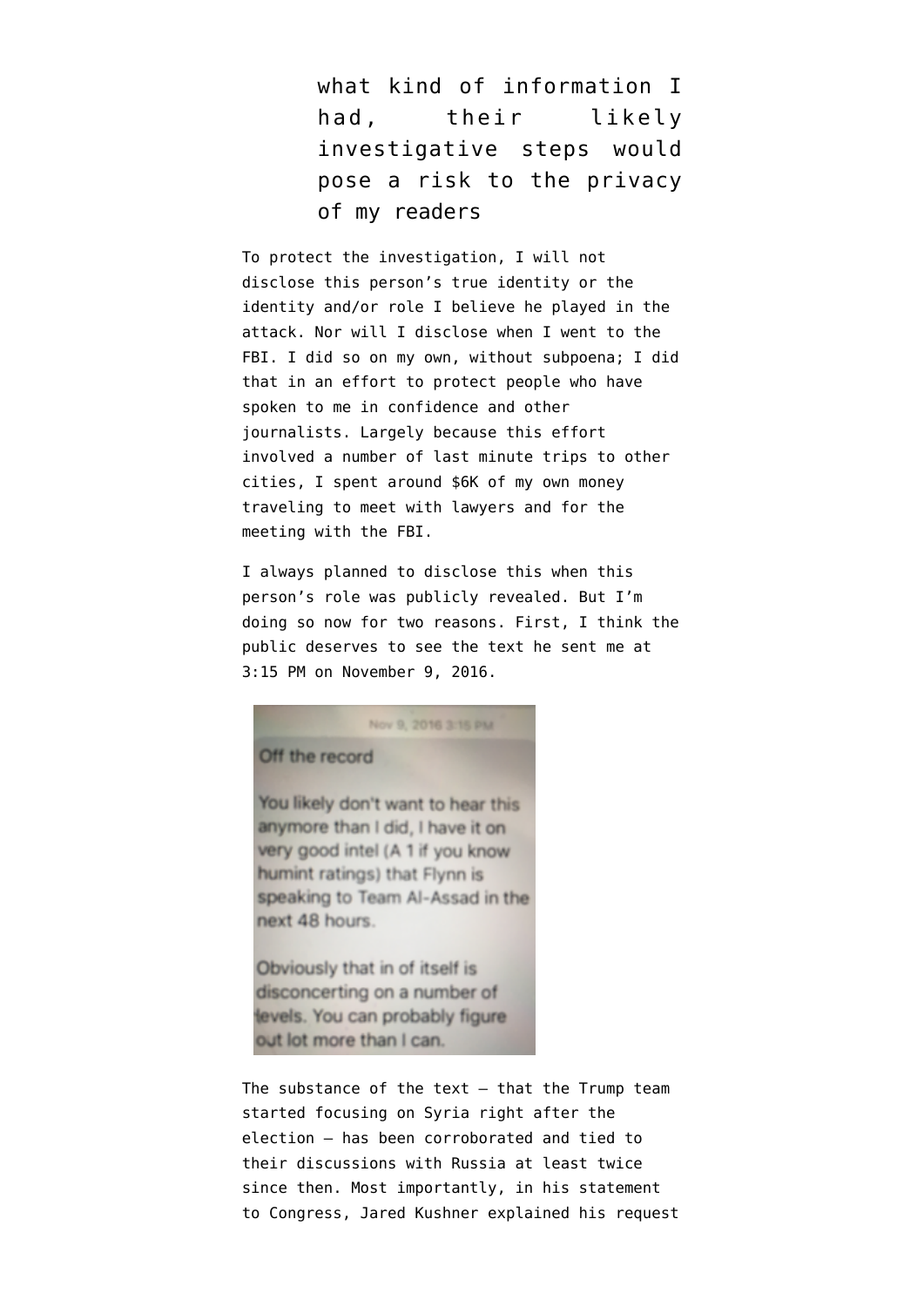## for a back channel with the Russians by describing an effort to cooperate on Syria.

The Ambassador [Sergei Kislyak] expressed similar sentiments about relations, and then said he especially wanted to address U.S. policy in Syria, and that he wanted to convey information from what he called his "generals." He said he wanted to provide information that would help inform the new administration. He said the generals could not easily come to the U.S. to convey this information and he asked if there was a secure line in the transition office to conduct a conversation. General Flynn or I explained that there were no such lines. I believed developing a thoughtful approach on Syria was a very high priority given the ongoing humanitarian crisis, and I asked if they had an existing communications channel at his embassy we could use where they would be comfortable transmitting the information they wanted to relay to General Flynn.

Less credibly, in the days after Mike Flynn pled guilty, an inflammatory Brian Ross [report](https://abcnews.go.com/Politics/michael-flynn-charged-making-false-statements-fbi-documents/story?id=50849354) was corrected to reveal that "shortly after the election" Trump asked Flynn personally to work with Russia on Syria (Ross left ABC yesterday but as far as I understand the corrected story stands).

> Retired Lt. Gen Michael Flynn has promised "full cooperation" in the special counsel's Russia investigation and, according to a confidant, is prepared to testify that Donald Trump directed him to make contact with the Russians, initially as a way to work together to fight ISIS in Syria.

[snip]

The source said Trump phoned Flynn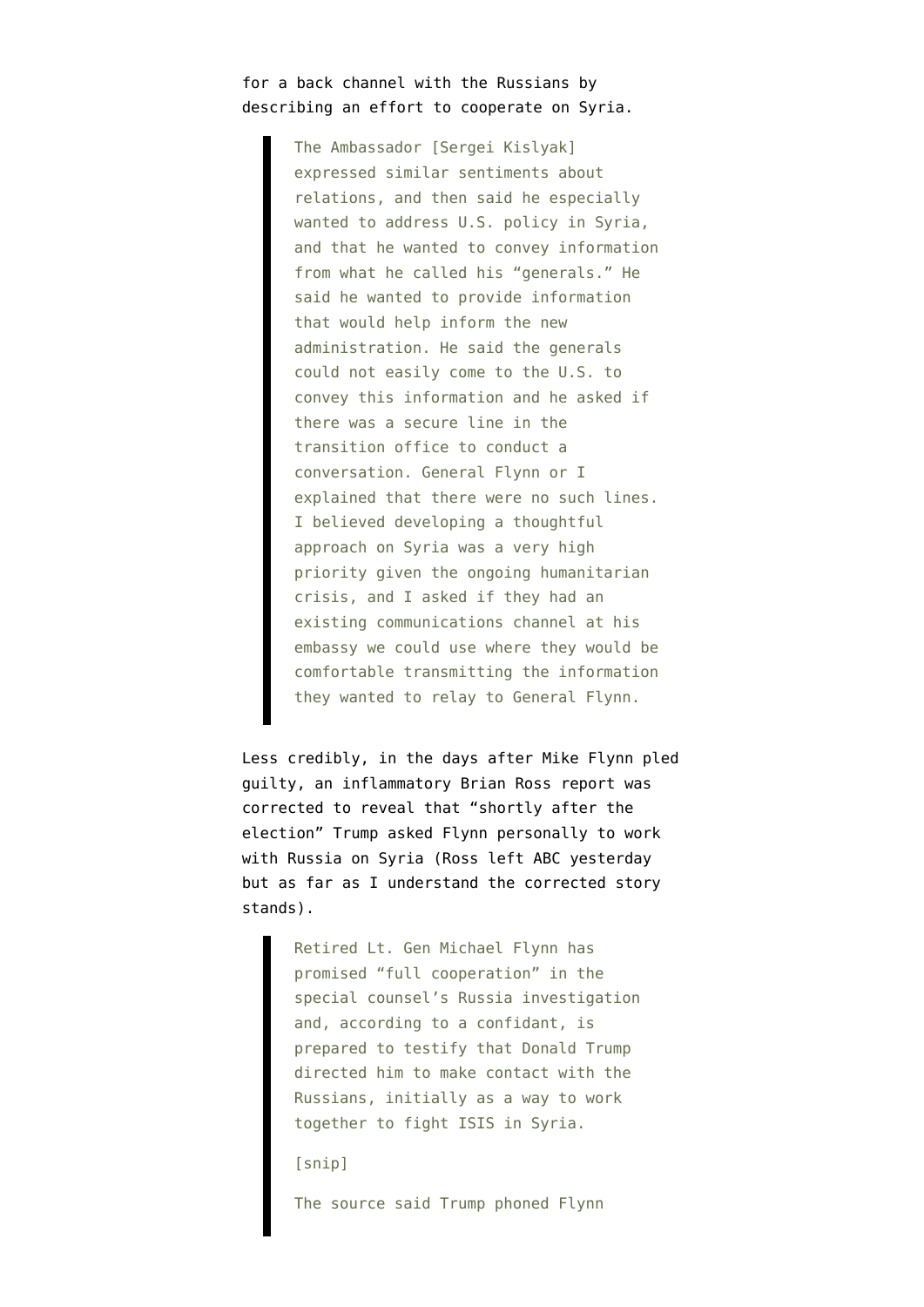shortly after the election to explicitly ask him to "serve as point person on Russia," and to reach out personally to Russian officials to develop strategies to jointly combat ISIS.

The text sent to me matches both those reports indeed, it makes it clear that "shortly after the election" means just over 14 hours after polls closed. But the text doesn't come from anyone, like Kushner or Flynn, inside the Trump team. It comes from someone who, I believe, had already done real damage to the United States as part of the Russian attack. That person understood the cooperation with Syria in terms of the US backing Bashar al-Assad, not in terms of fighting ISIS.

I'm making this public now because a David Ignatius [report](https://www.washingtonpost.com/opinions/global-opinions/is-trump-handing-putin-a-victory-in-syria/2018/06/28/a853657a-7b14-11e8-93cc-6d3beccdd7a3_story.html) Thursday maps out an imminent deal with Russia and Israel that sounds like what was described to me within hours of the election. This deal appears to be the culmination of an effort that those involved in the Russian attack worked to implement within hours after the election.

The other reason I'm disclosing this now is to put a human face to the danger in which the House Republicans are putting other people who, like me, provided information about the Russian attack on the US to the government.

Several times since I first considered sharing information with the FBI, I've asked my attorney to contact the FBI to tell them of what I perceived to be a real threat that arose from sharing that information. One of those times, I let law enforcement officers enter my house without a warrant, without me being present.

My risk isn't going to go away — indeed, going public like this will surely exacerbate it. That's to be expected, given the players involved.

But I'm a public figure. If something happens to me — if someone releases stolen information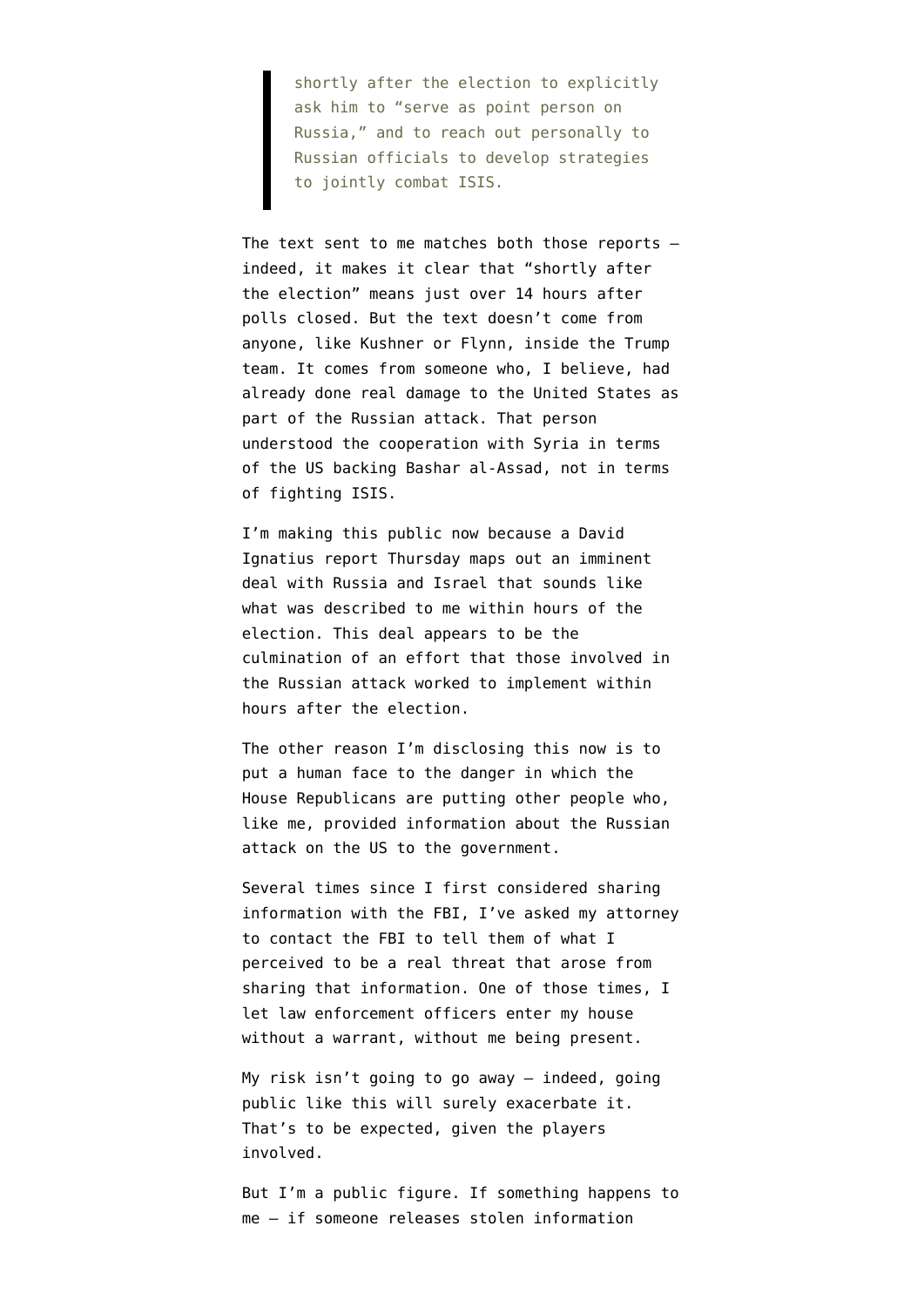about me or knocks me off tomorrow — everyone will now know why and who likely did it. That affords me a small bit of protection. There are undoubtedly numerous other witnesses who have taken similar risks to share information with the government who aren't public figures. The Republicans' ceaseless effort to find out more details about people who've shared information with the government puts those people in serious jeopardy.

I'm speaking out because they can't  $-$  and shouldn't have to.

It infuriates me to observe (and cover) a months-long charade by the House GOP to demand more and more details about those who have shared information with the government, at least some of whom were only trying to prevent real damage to innocent people, all in an attempt to discredit the Mueller investigation. As someone who has worked to rein in dragnets for over a decade, I'm all the more disgusted to see so many lifelong cheerleaders of surveillance pretend to care now.

I only [came to be convinced](https://www.emptywheel.net/2016/12/09/unpacking-new-cia-leak-dont-ignore-aluminum-tube-footnote/) slowly about Russia's role in the attack and I have been [skeptical](https://www.emptywheel.net/2017/01/13/the-released-dossier-is-not-the-complete-dossier/) of the Steele dossier from the day it was published. That said, I obviously do not like Donald Trump — though I'm no Hillary fan, either. But my decision to share information with the FBI had nothing to do with my dislike for Donald Trump. It had to do with the serious damage that someone else I believed to be involved in the Russian attack — someone I had been friendly with — was doing to innocent people, almost all of those people totally uninvolved in American politics.

This investigation is not, primarily, an investigation into Donald Trump. It's an investigation into people who attacked the United States. It's time Republicans started acting like that matters.

*On Thursday night, I reached out to the Special Counsel's Office to inquire whether I could post*